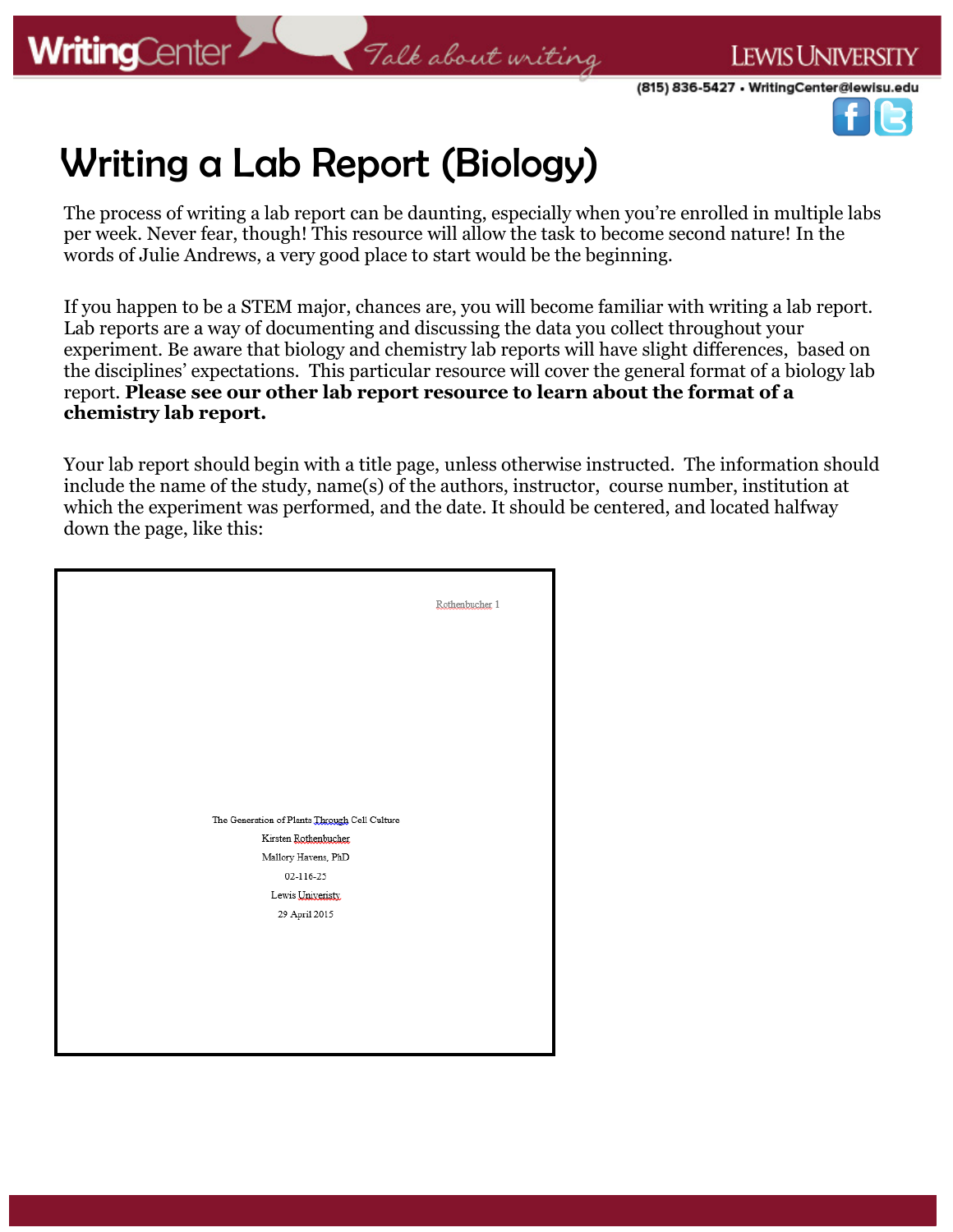**WritingCenter** 

#### **LEWIS UNIVERSITY**

(815) 836-5427 • WritingCenter@lewisu.edu

# Writing a Lab Report (Biology)

If you are writing in APA format, your abstract should appear on the second page. In a lab report, the purpose of the abstract is to attract your audience and provide a brief preview to summarize the content of the report. The abstract title is centered, and it is not bolded or underlined. The body of the abstract should not be indented. Within this section, your purpose is to grab the reader's attention. Include why the experiment is important, background information, how the experiment was conducted, the results of the experiment, and the conclusion. A key words section will follow the abstract, where the most commonly seen words/phrases throughout the study will be listed. The abstract should be on the second page, and nothing else should occupy that page.

Talk about writing

*Note: Abstracts are not always applicable to scientific reports, depending on the format the instructor prefers you to use (MLA, APA, etc.). Be sure to ask your instructor about their preferences.* 

Talk about writing

| EFFECTS OF AGE ON DETECTION OF EMOTION                                                             | 2 |
|----------------------------------------------------------------------------------------------------|---|
| <b>Abstract</b>                                                                                    |   |
| Age differences were examined in affective processing, in the context of a visual search task.     |   |
| Young and older adults were faster to detect high arousal images compared with low arousal and     |   |
| neutral items. Younger adults were faster to detect positive high arousal targets compared with    |   |
| other categories. In contrast, older adults exhibited an overall detection advantage for emotional |   |
| images compared with neutral images. Together, these findings suggest that older adults do not     |   |
| display valence-based effects on affective processing at relatively automatic stages.              |   |
| Keywords: aging, attention, information processing, emotion, visual search                         |   |

### **Abstract Tips & Example**

(815) 836-5427 • WritingCenter@lewisu.edu

Lewis University

- Write your paper first-it will make completing the abstract far easier.
- The abstract is always on page two of the paper. It is not indented and the word "Abstract" should be centered.
- It should be between 150-250 words in length.
- The abstract should list information in the same order as your written work.
- Do not explain results or analyze information in the abstract.

To grab the attention of the scientific community, give an example how this experiment can be used in real-world applications!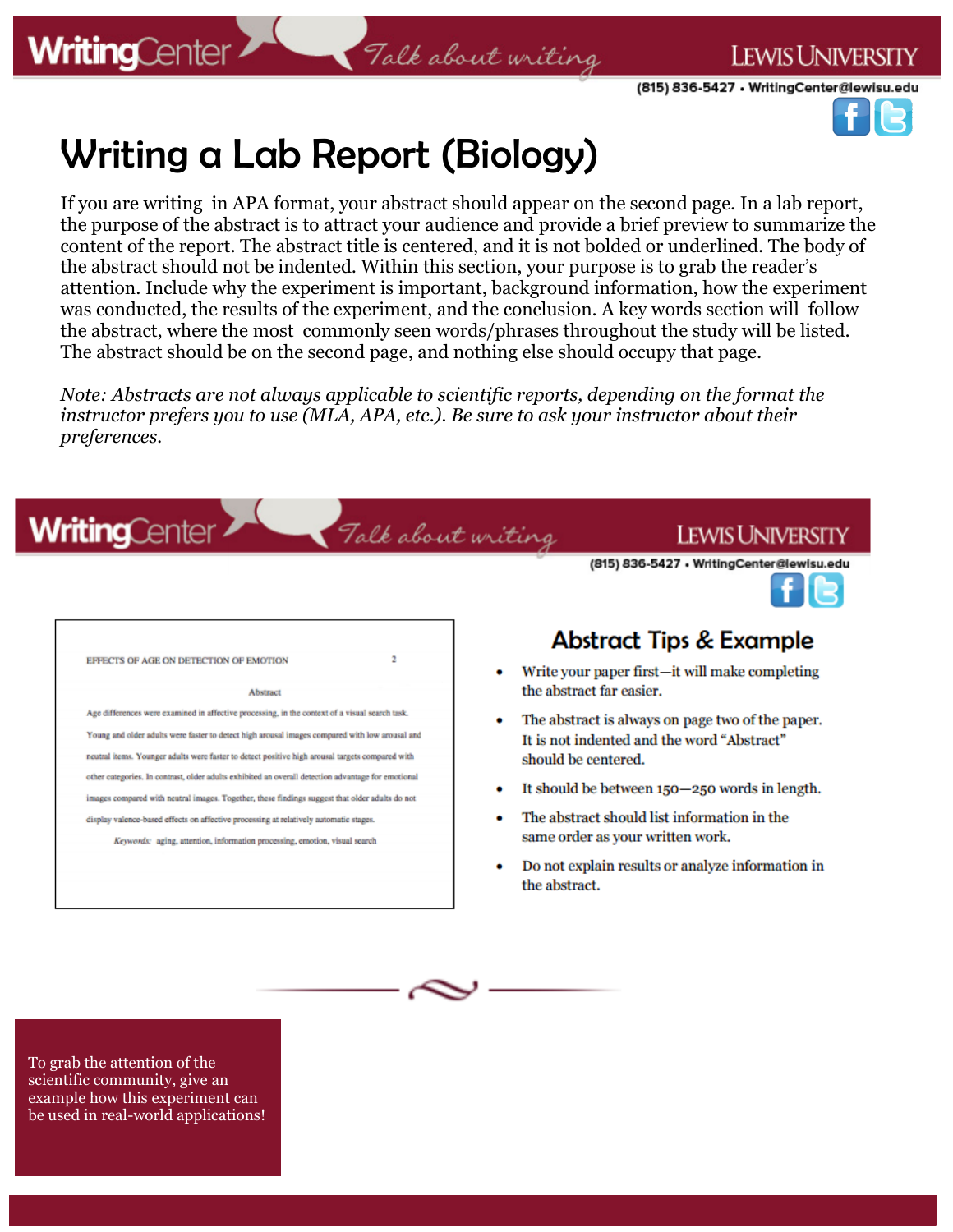(815) 836-5427 • WritingCenter@lewisu.edu

what format they prefer.



# **Writing a Lab Report (Biology)**

| Worldwide, many bacteria are showing<br>resistance to antibiotics. This is<br>becoming a major problem for health<br>care professionals; for example,<br>multiple strains of a potentially deadly<br>bacteria, Staphylococcus aureas, are<br>already resistant to all antibiotics<br>except vancomycin. The reports of<br>vancomycin resistant strains of S.<br>aureas, which appeared from three<br>different areas of the globe last year,<br>sent shock waves through the medical<br>community (Levy, 1998).                                                                                                                                                       | <b>Broad context</b><br>(summary of<br>previous research)<br>More specific context | <b>Introduction</b><br>The main body of your report<br>begins with the introduction.<br>No header is needed for this<br>section because it is assumed<br>that the first section is the<br>introduction. The introduction<br>should present the concept<br>being investigated and provide<br>background information.<br>State your purpose for                                            |
|-----------------------------------------------------------------------------------------------------------------------------------------------------------------------------------------------------------------------------------------------------------------------------------------------------------------------------------------------------------------------------------------------------------------------------------------------------------------------------------------------------------------------------------------------------------------------------------------------------------------------------------------------------------------------|------------------------------------------------------------------------------------|------------------------------------------------------------------------------------------------------------------------------------------------------------------------------------------------------------------------------------------------------------------------------------------------------------------------------------------------------------------------------------------|
| Escherichia coli (Ecoli) is another<br>bacteria that is beginning to show signs<br>of antibiotic resistance. E.coli is a rod<br>shaped bacteria which inhabits the<br>human colon, living off organic material<br>which would otherwise be eliminated<br>with the faeces. E. coli and the other<br>intestinal flora may make up 40% of<br>the mass of faeces and as a result E.<br>coli is used as an indicator species to<br>detect contamination of lakes and<br>streams by untreated sewage. Under<br>normal conditions E. coli is harmless<br>but some strains can cause blood<br>poisoning, urinary tract infections,<br>diarrhoea and kidney failure, illnesses | to this experiment<br>(summary of<br>previous research)                            | conducting the experiment.<br>List and explain any<br>parameters being<br>measured in the<br>experiment, and provide<br>any mathematical formulas<br>used to obtain data.<br>Include any information<br>that was given to you prior<br>to the experiment<br>(example: the specific heat)<br>of water).<br>When including scientific<br>names, make sure to<br>italicize them (e.g., Homo |
| that are more common in people who<br>have weakened immune systems. In<br>most cases these E. coli infections can<br>be successfully treated with antibiotics<br>such as ampicillin and chloramphenicol;<br>however, some of the strains, such as<br>those that cause urinary tract<br>infections, have been shown to be                                                                                                                                                                                                                                                                                                                                              | Significance of the<br>research<br>Aims of the research                            | sapien).<br>Discuss any tables or<br>figures that will be included<br>in your report, making sure<br>to identify the variables.<br>Your hypothesis/<br>predictions should also go                                                                                                                                                                                                        |
| resistant to certain antibiotics (Morrell,<br>1997, Levy, 1998). This experiment<br>aimed to test the sensitivity of four E.<br>coli strains (EC1, EC2, EC3, EC4),<br>isolated from patients in a local<br>hospital, to the antibiotics, streptomycin<br>and chloramphenicol. It was<br>hypothesised that separately both drugs<br>would deter bacteria growth but that a<br>combination of both drugs would be<br>most effective.                                                                                                                                                                                                                                    | Hypothesis                                                                         | in the introduction.<br>This section should never<br>be written in first person.<br>When citing sources, be.<br>sure to include the author's<br>last name and year of<br>publication (Author, 2015).<br>Note: This example uses APA<br>6. Please ask your instructor                                                                                                                     |

Adapted from Dr Sharon Robinson, Biology 104, University of Wollongong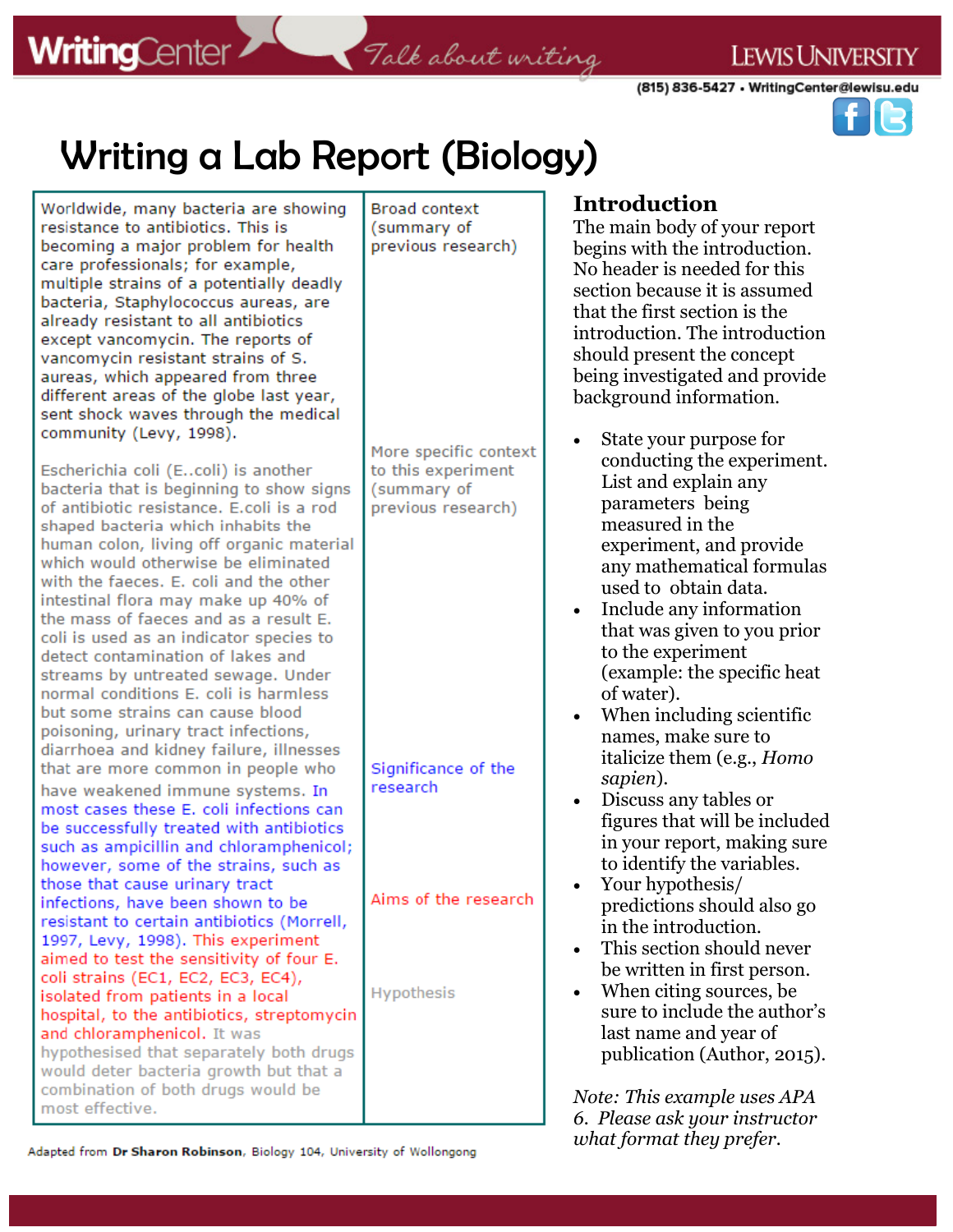### Talk about writing

(815) 836-5427 • WritingCenter@lewisu.edu

**LEWIS UNIVERSITY** 



## Writing a Lab Report (Biology)

**Methods** boldface type, left-aligned

Be straight forward with the procedure – give enough information for an individual to be able to replicate the experiment. Make sure you specify the volumes and concentrations. Include any equipment used during your experiment. Do not forget to include units, temperature, time, etc. Make subheadings for detailed methods (italicized or underlined, left-aligned), and be sure to include a statement of purpose for each procedure. Exclude extraneous information that is assumed by the scientific community, such as labeling test tubes, clean-up procedures, or using aseptic technique.

This section should be written in **past tense**. Avoid transitions such as "first", "next", or "last".

#### **EXAMPLE:**

Streak Plating

A mixed culture containing two unknown microorganisms in Nutrient Broth was isolated into pure culture by streak plating on Nutrient Agar. Aseptic technique was used to transfer the inoculum to the first quadrant on the agar plate. The loop was flamed and microbes from quadrant 1 were streaked into quadrant 2. The loop was flamed again and microbes from quadrant 2 were streaked into quadrant 3. The loop was flamed again and organism from quadrant 3 was streaked into quadrant 4. Plates were incubated at 37C for approximately 24 hours and observed for the presence of isolated colonies to determine colony morphology characteristics.

#### Colony Morphology

Determination of colony morphology was completed using a handheld magnifier for observation of colony elevation, margins and consistency.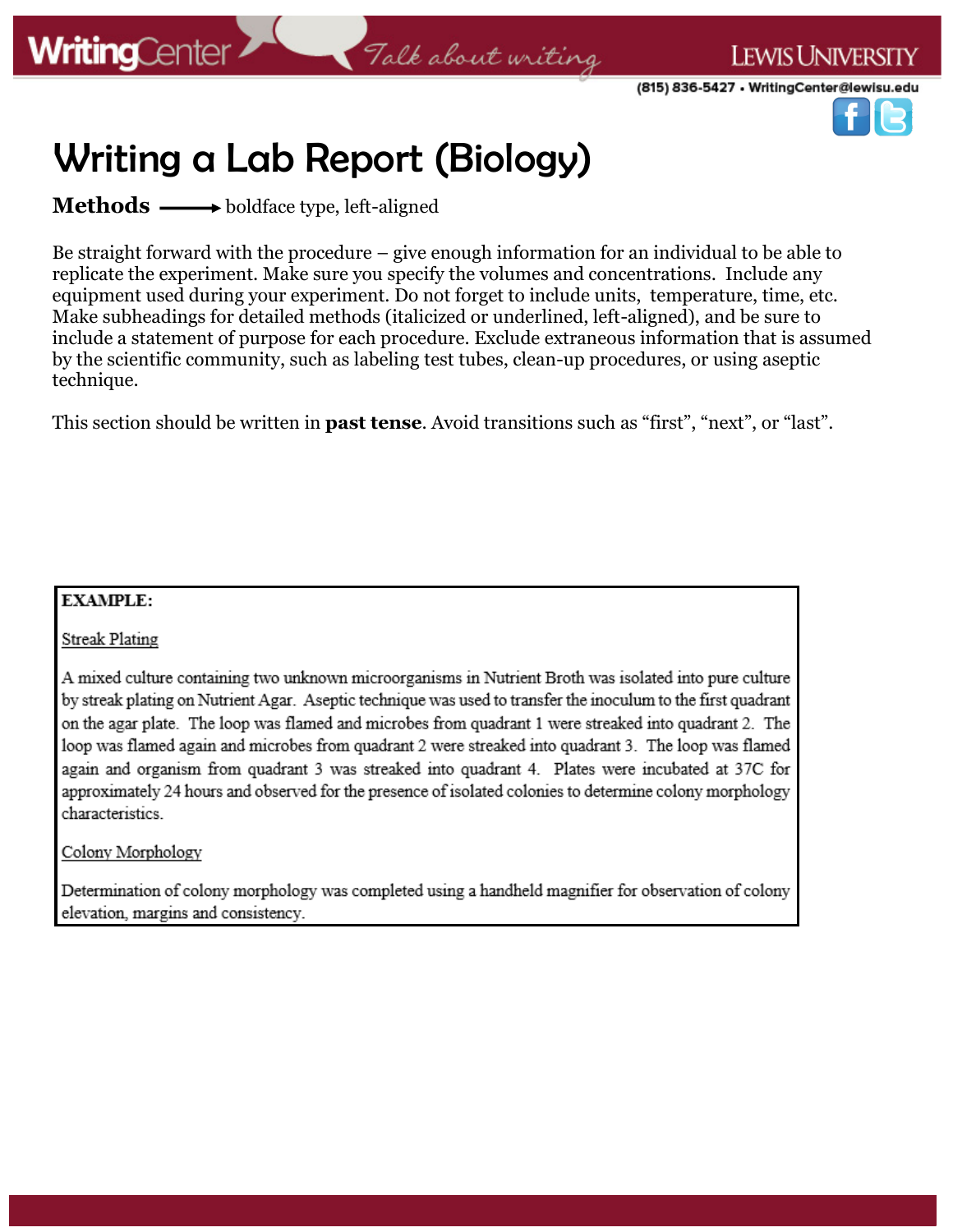### Talk about writing

(815) 836-5427 • WritingCenter@lewisu.edu

**LEWIS UNIVERSITY** 



# Writing a Lab Report (Biology)

**Results** — boldface type, left-aligned

This is where any tables or figures should be inserted. Make sure each figure has a relevant and detailed title. The title should be bolded. Also, each figure should have a caption underneath it, and tables should include legends, if necessary. These figures should be located right before the text portion of the "Results" section. Here is an example of a table:

| <b>Example:</b>                                              |                       |  |  |  |
|--------------------------------------------------------------|-----------------------|--|--|--|
| Table 1. The effects of antibody 1 and 2 on patient samples. |                       |  |  |  |
| Sample                                                       | Antibody 1 Antibody 2 |  |  |  |
| 1                                                            |                       |  |  |  |
| 2                                                            |                       |  |  |  |
| $+=$ reaction, $-$ = no reaction                             |                       |  |  |  |

Underneath your tables/figures should be your written results. This should always begin with a statement of rationale (how was the experiment performed, and why was this method chosen?). Write a paragraph or two to describe your data; explain what each figure means, and identify any trends. Be sure to be continuously refer back to the figures/tables as you explain your data (According to Table 2, … etc.). Notice how the actual tables/figures have specific, descriptive titles, but when referred to in the text, they are denoted as "Table 1" or "Figure 1". This is for simplicity's sake as your audience reads through your report. Do not make interpretations based on the data collected – that is for the conclusion/discussion. Here is an example of a written results section:

#### Example:

Table 1 shows the results of two patient samples treated with antibody 1 and 2 to detect the presence of antigen A. Sample 1 reacted with the first antibody whereas it did not react with the second antibody. These reactions were indicated by the presence of a color change in wells treated with the first antibody and no color change in wells treated with the second antibody. Sample 2 did not react with either antibody as indicated by no color change in any well.

Notice how there is no indication of whether these are positive or negative findings. That would be analysis and belongs in the Discussion. This section requires the header RESULTS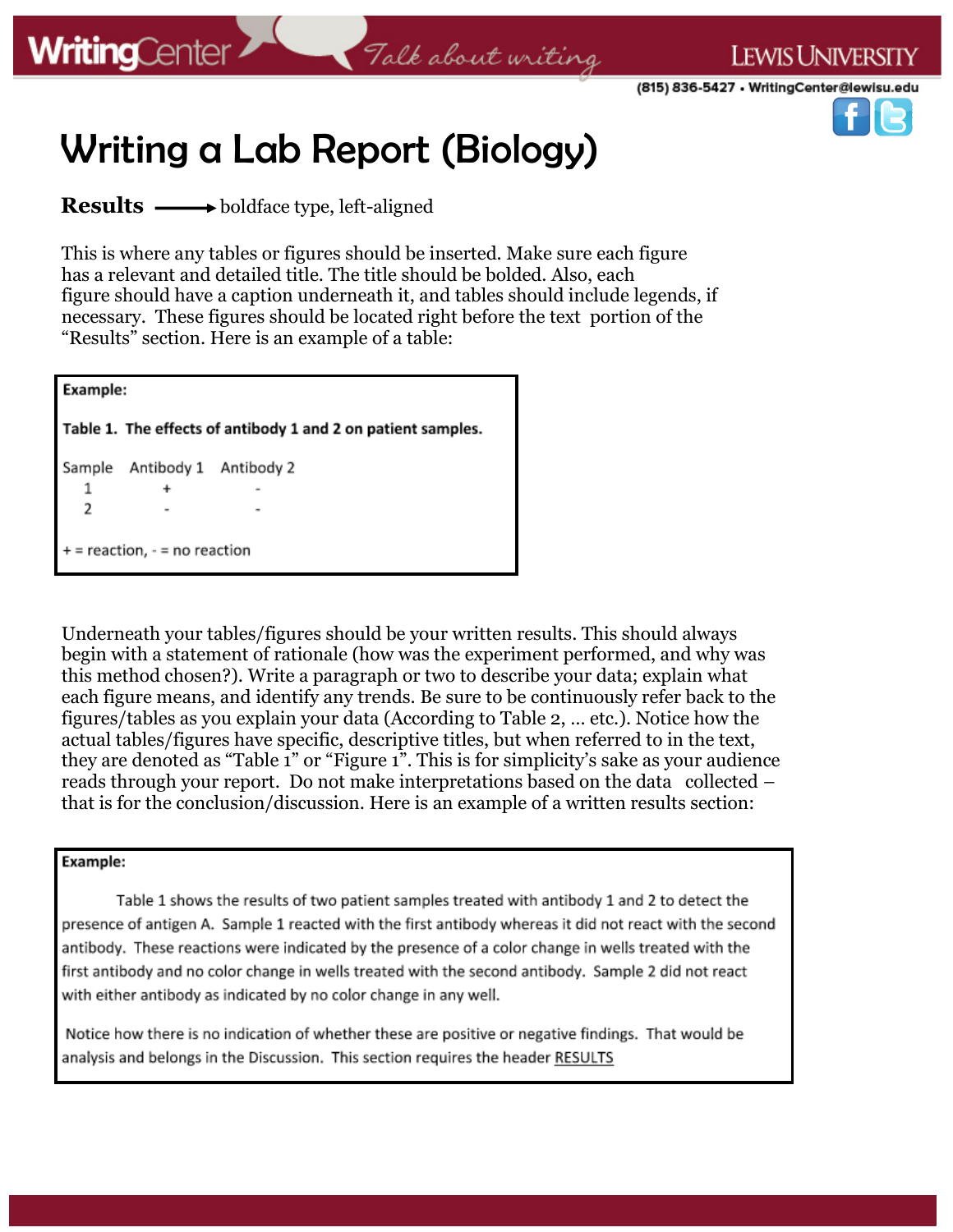

# Writing a Lab Report (Biology)

**Discussion** — boldface type, left-aligned

This section is where you discuss what the data means, and it is also the time to make interpretations based on your findings. You should begin your discussion by restating your purpose, as well as why the study is important.

- State whether or not the results support/refute your hypothesis/predictions and why.
- Make sure to continuously refer back to figures/tables.
- Include and cite outside sources to support your conclusions **ask your instructor about source requirements**.
- It is a good idea to organize the paragraphs in the discussion by the conclusions you made. Each paragraph should include a conclusion, support, and its relevance to the study/outside scientific applications.

End with a general summary of your conclusions, along with how they relate to what is already known about the topic. The tense in this section varies between present, past, and future. Present is appropriate when discussing accepted scientific knowledge, and past should be used when discussing data/describing new findings. Future tense should be used to describe how this information can be useful in future scientific applications.

#### Example:

This study was performed to test the effectiveness of two antibodies to detect the presence of antigen A in patient samples. Antibody 1 detected the antigen in Sample 1 but not sample 2. Antibody 2 detected no antigen in either sample (Table 1). These results confirm expectations as Sample 1 contained antigen A whereas Sample 2 did not. There was a specific reaction in the presence of antigen A for antibody 1 as indicated by a color change in the presence of the HRP substrate. Antibody 2 had no reaction in either sample. These results indicate that Antibody 1 is more effective in detecting the presence of antigen A. These findings support previous studies describing the effectiveness of Antibody 1 (Smith and Jones, 2011). These findings continue to provide insight into the production of highly specific antibodies against antigen A and could be useful in the development of a treatment to prevent cases of infection with antigen A.